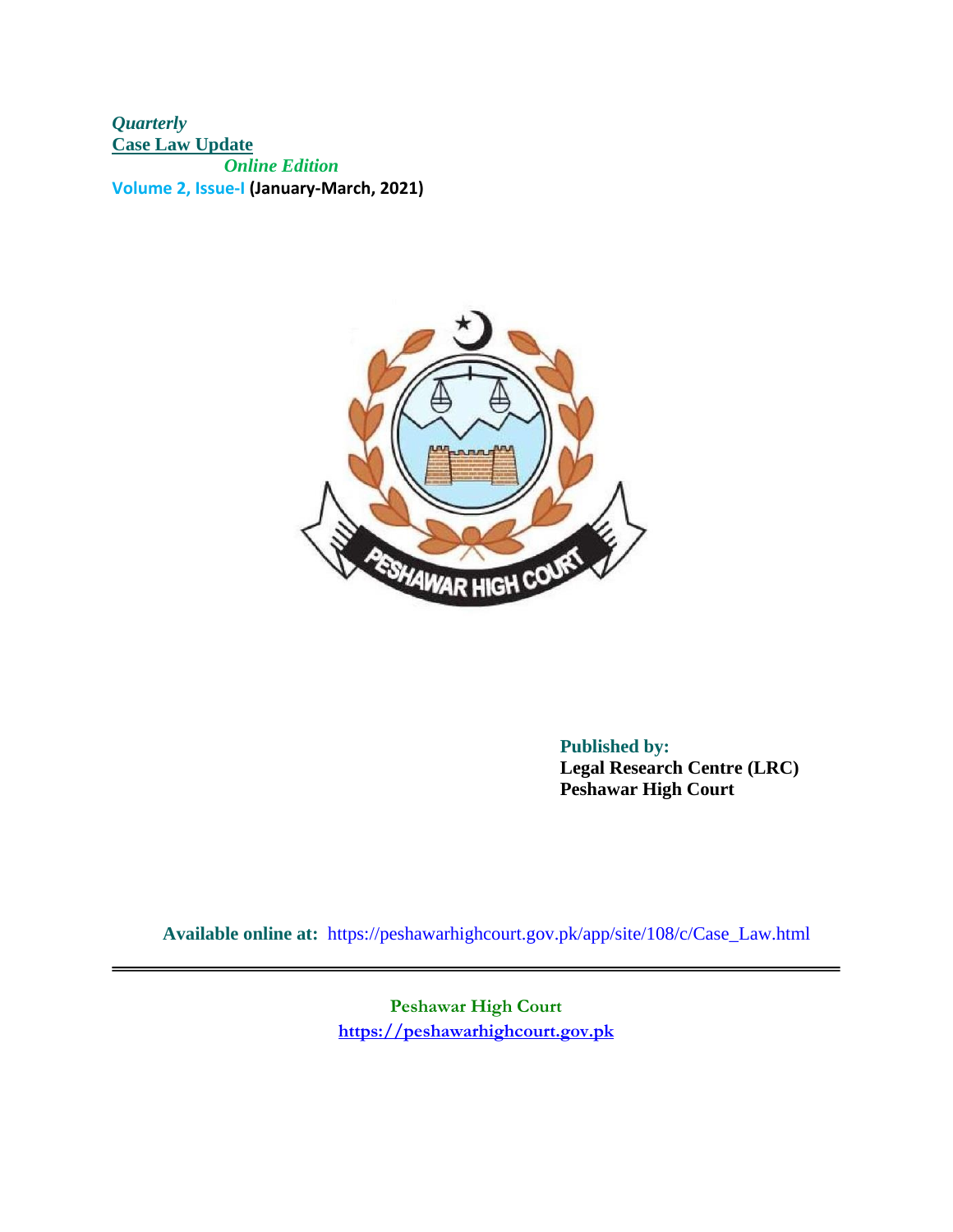# **Table of Contents**

| Purported gifts and other tools used to deprive female family members, including daughters and<br>widows, are contrary to law (Shariah in such cases), the Constitution and public policy1                                                                                                                      |
|-----------------------------------------------------------------------------------------------------------------------------------------------------------------------------------------------------------------------------------------------------------------------------------------------------------------|
| Muhammad Idress (In Crl. P.742-L/2019), Muhammad Akram (In Crl. P. 629-L/2019) VS The                                                                                                                                                                                                                           |
| State, etc. (In Crl. P.742-L/2019), Muhammad Saleem (In Crl. P. 629-L/2019)  2                                                                                                                                                                                                                                  |
|                                                                                                                                                                                                                                                                                                                 |
|                                                                                                                                                                                                                                                                                                                 |
| Whether the respondent convicted and sentenced under Anti-Terrorism Act, 1997 ("A.T.A.") and the<br>Offences of Zina (Enforcement of Hudood) Ordinance, 1979 ("Ordinance") and presently serving his<br>sentence in Central Jail Haripur, is entitled to be awarded remissions in his sentence under the law or |
|                                                                                                                                                                                                                                                                                                                 |
| Test identification parade venue discussed. It can be not only jail premises rather can be conducted in                                                                                                                                                                                                         |
|                                                                                                                                                                                                                                                                                                                 |
|                                                                                                                                                                                                                                                                                                                 |
|                                                                                                                                                                                                                                                                                                                 |
|                                                                                                                                                                                                                                                                                                                 |
| Qaiser Shah and six others Vs The Government of KP, Through Sec. Health, Civil Secretariat,                                                                                                                                                                                                                     |
| Appoint of Class IV through District Employment Exchange Commission, discussed 10                                                                                                                                                                                                                               |
|                                                                                                                                                                                                                                                                                                                 |
|                                                                                                                                                                                                                                                                                                                 |
|                                                                                                                                                                                                                                                                                                                 |
| When the legacy changes many hand, the further legal heirs have no locus-standi to challenge<br>the said inheritance mutation which remained unchallenged during the life time of their                                                                                                                         |
|                                                                                                                                                                                                                                                                                                                 |
| During the seure of arguments, a question arges before this Court that ance a witness whose                                                                                                                                                                                                                     |

[During the course of arguments, a question arose before this Court that once a witness, whose](#page-14-3)  [examination-in-chief is recorded before the trial Court, can be abandoned by prosecution?..............12](#page-14-3)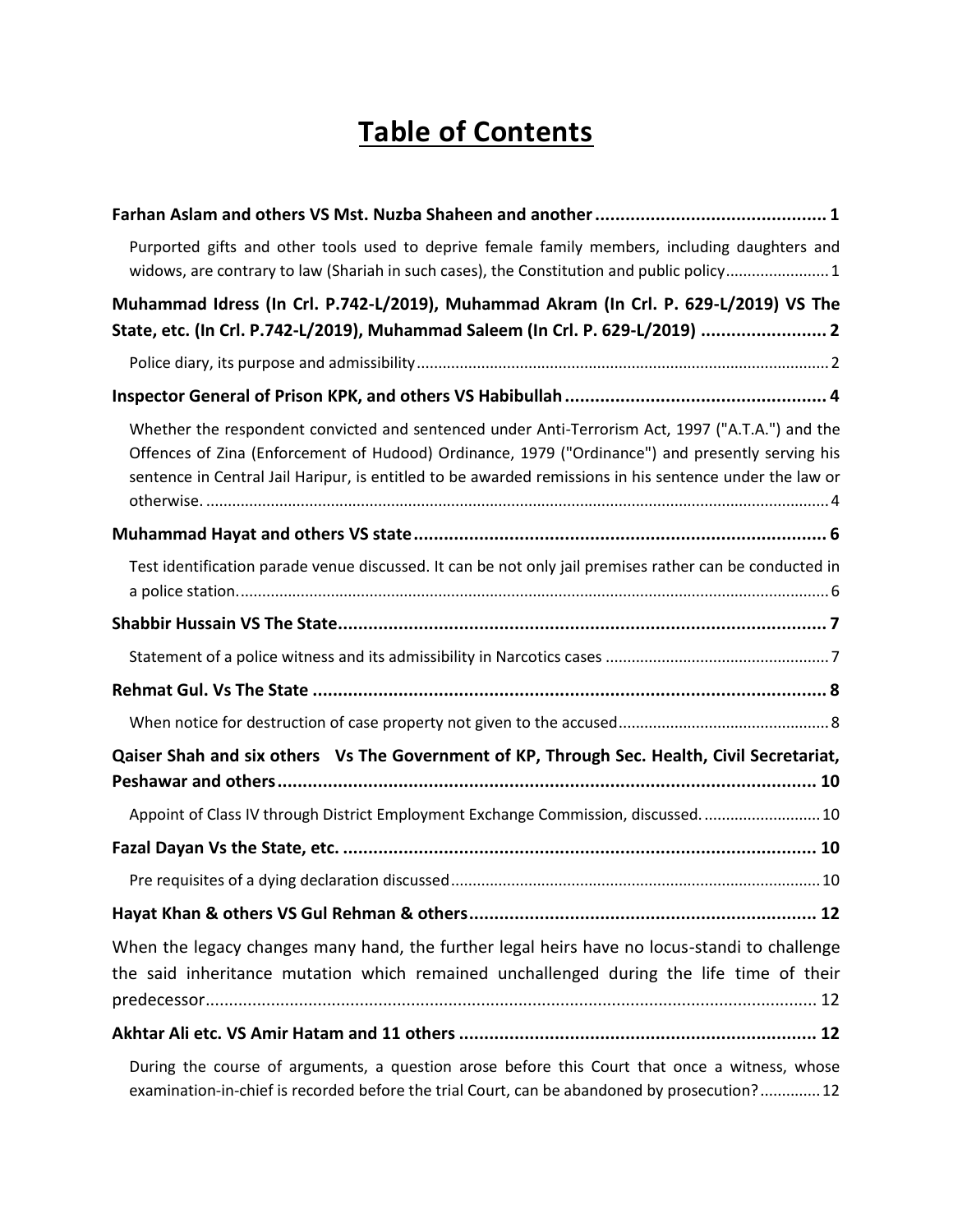| When No eye witness account, importance of circumstantial evidence in shape of Dying declaration         |
|----------------------------------------------------------------------------------------------------------|
| where the doctor has to certify that the injured was in a fit state of mind at the time of recording the |
|                                                                                                          |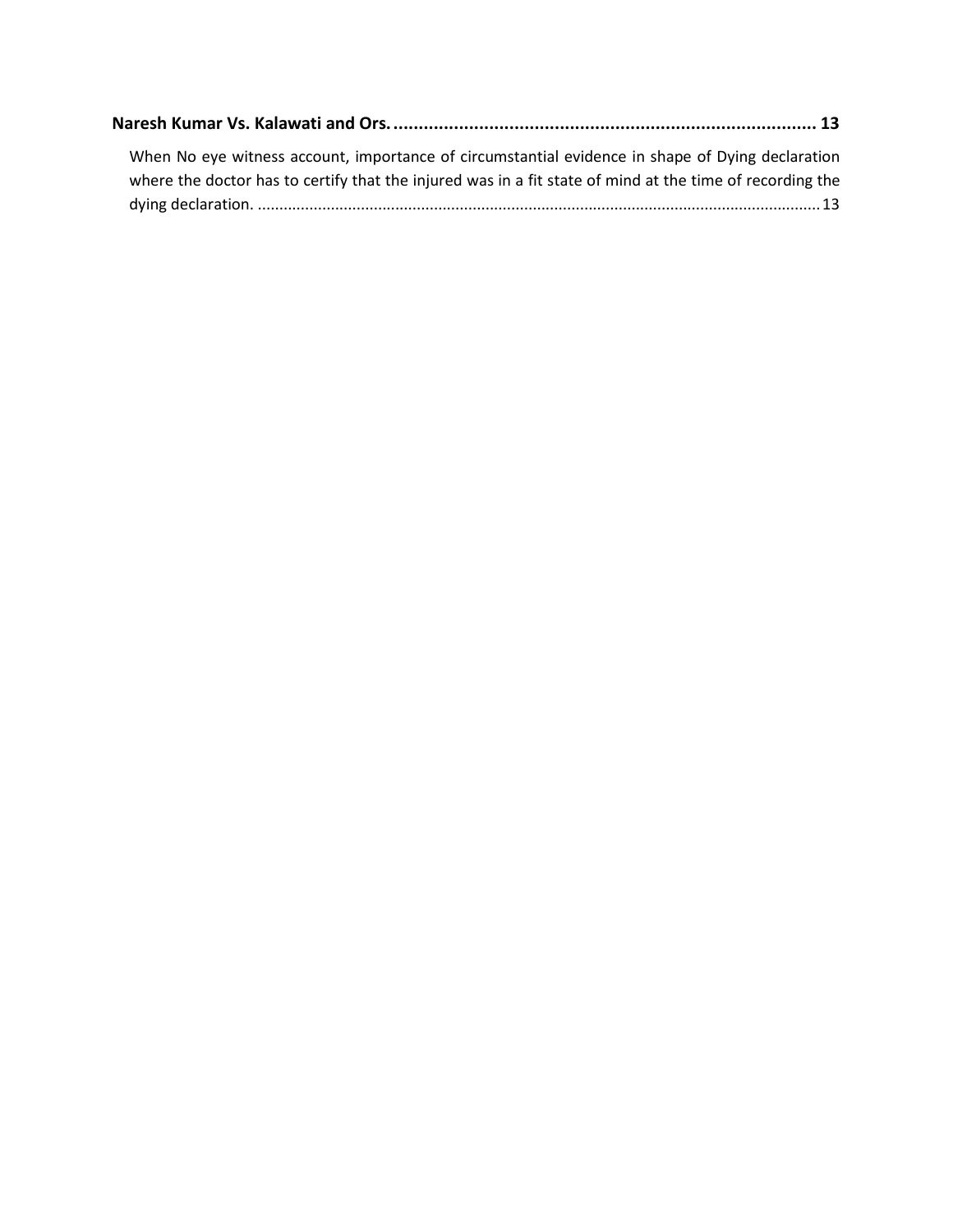#### **SUPREME COURT OF PAKISTAN**

#### **2021 S C M R 179**

**Present: Qazi Faez Isa and Amin-ud-Din Khan, JJ**

# <span id="page-3-0"></span>**Farhan Aslam and others VS Mst. Nuzba Shaheen and another**

<span id="page-3-1"></span>**Purported gifts and other tools used to deprive female family members, including daughters and widows, are contrary to law (Shariah in such cases), the Constitution and public policy**

#### **Qazi Faez Isa, J**

The respondents are respectively the daughter and widow of Mansab Khan who is stated to have died in the year 2006. They were denied their inheritance in the estate of Mansab Khan because it was alleged that he had gifted his land to the sons of his brother Muhammad Aslam, namely, Farhan Aslam, Muhammad Akram and Kamran Aslam. The respondents were therefore constrained to file a suit seeking the properties inherited by them and challenged the gift. The suit was decreed on 26 May 2009, however, the Appellate Court set aside the judgment and decree and remanded the case back to the Trial Court. On remand, the suit was again decreed by the learned Judge of the Trial Court on 23 December 2010; appeal against the same was dismissed and so too the civil revision by the learned Judge of the High Court through the impugned order dated 10 October 2018. It is against these three concurrent decisions that the instant petition has been filed.

9. The revenue authorities must also be extra vigilant when purported gifts are made to deprive daughters and widows from what would have constituted their shares in the inheritance of an estate. The concerned officers must fully satisfy themselves as to the identity of the purported donor/transferee and strict compliance must be ensured with the applicable laws, as repeatedly held by this Court, including in the cases of Islam-ud-Din v. Noor Jahan (2016 SCMR 986) and Khalida Azhar v. Viqar Rustan Bakhshi (2018 SCMR 30). Purported gifts and other tools used to deprive female family members, including daughters and widows, are contrary to law (shariah in such cases), the Constitution and public policy. In Abid Baig v. Zahid Sabir (2020 SCMR 601) this Court reiterated what it had held thirty years earlier in the case of Ghulam Ali v. Mst. Ghulam Sarwar Naqvi (PLD 1990 Supreme Court 1), as under:

 *We cannot be unmindful of the fact that often time's male members of a family deprive their female relatives of their legal entitlement to inheritance and in doing so shariah and law is violated. Vulnerable women are also sometimes compelled to relinquish their entitlement to inheritance in favor of their male relations. This Court in the case of Ghulam Ali had observed that 'relinquishment' by female members of the family was contrary to public policy and contrary to shariah. It would be useful to reproduce the following portion from the decision of this Court:*

 *"Here in the light of the foregoing discussion on the Islamic point of*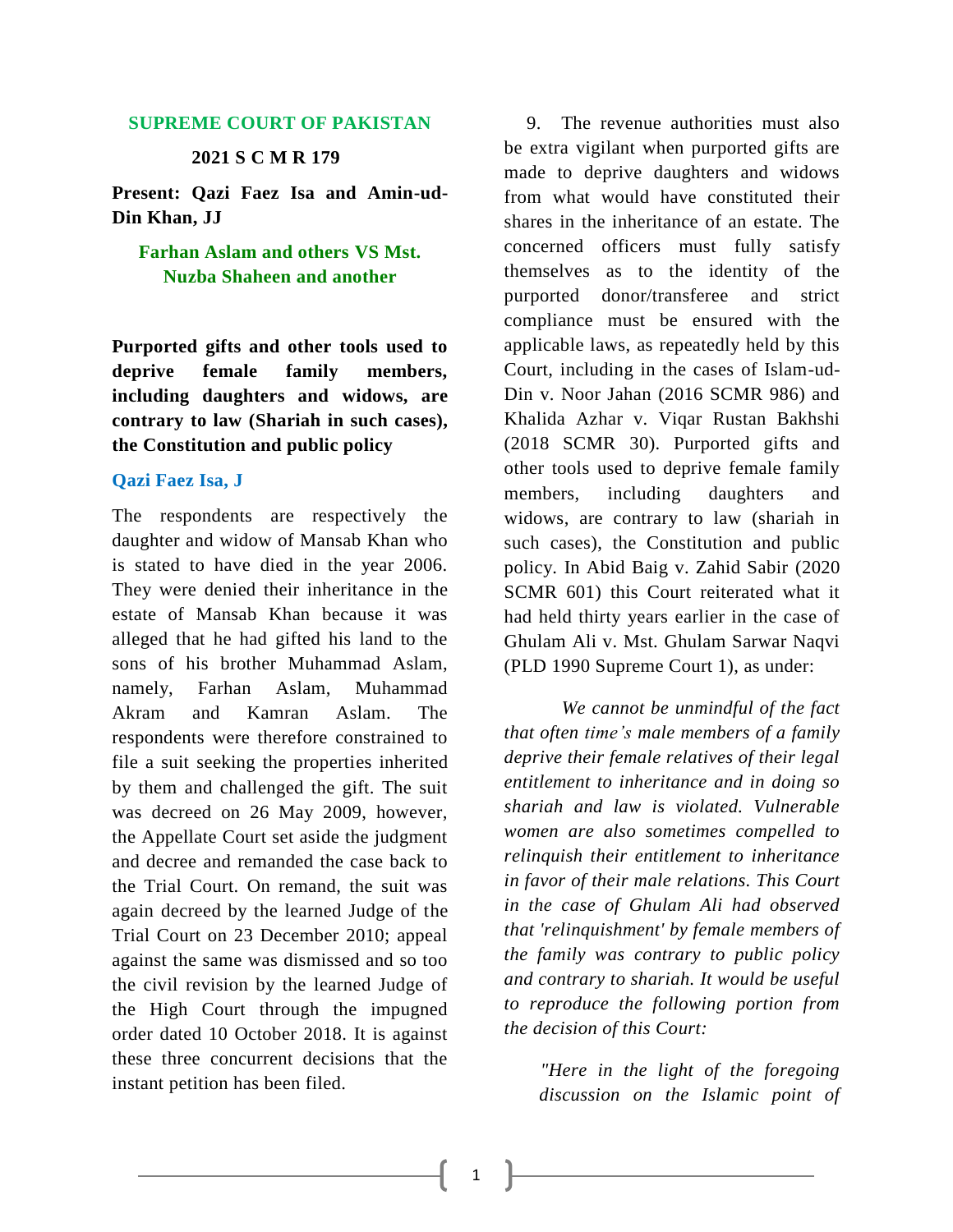*view, the so-called "relinquishment" by a female of her inheritance as has taken place in this case, is undoubtedly opposed to "public policy" as understood in the Islamic sense with reference to Islamic jurisprudence. In addition, it may be mentioned that Islam visualized many modes of circulation of wealth of certain types under certain strict conditions. And when commenting on one of the many methods of achieving this object, almost all commentators on Islamic System agree with variance of degree only, that the strict enforcement of laws of inheritance is an important accepted method in Islam for achieving circulation of wealth. That being so, it is an additional object of public policy. In other words, the disputed relinquishment of right of inheritance, relied upon from the petitioner's side, even if proved against respondent, has to be found against public policy. Accordingly, the respondent's action in agreeing to the relinquishment (though denied by her) being against public policy the very act of agreement and contract constituting the relinquishment, was void."*

10. For the aforesaid reasons, this petition is dismissed with costs throughout payable to the respondents by the petitioners Nos. 1, 2, 3 and 5 through the Trial/Executing Court. In case the impugned judgments have not been complied with and the respondents have still not received their shares in the inheritance of the late Mansab Khan, the Executing Court shall ensure that the execution proceedings are promptly attended to and concluded. Copies of this order to be sent to the respondents for information and to the learned Judge of the Trial/Executing Court for information and compliance.

**[https://www.supremecourt.gov.pk/downlo](https://www.supremecourt.gov.pk/downloads_judgements/crl.p._742_l_2019.pdf) [ads\\_judgements/crl.p.\\_742\\_l\\_2019.pdf](https://www.supremecourt.gov.pk/downloads_judgements/crl.p._742_l_2019.pdf)**

#### **SUPREME COURT OF PAKISTAN**

<span id="page-4-0"></span>**Muhammad Idress (In Crl. P.742- L/2019), Muhammad Akram (In Crl. P. 629-L/2019) VS The State, etc. (In Crl. P.742-L/2019), Muhammad Saleem (In Crl. P. 629-L/2019)**

#### **Date of hearing: 21.01.2021**

#### **Syed Mansoor Ali Shah, J**

# <span id="page-4-1"></span>**Police diary, its purpose and admissibility**

3. Section 172(1) CrPc mandates every Police Officer making investigation of a case to maintain a diary (commonly known as 'police dairy' or 'case dairy') of proceedings conducted by him in the course of that investigation, by requiring him to enter in that dairy: (i) the time at which any information relating to the

offence under investigation reaches him on a particular day; (ii) the time at which he begins and closes his investigation on a particular day; (iii) the place or places visited by him on a particular day, concerning the investigation of the case; and (iv) a statement of the circumstances ascertained on a particular day through his investigation. The object to require recording of the said details in the police

2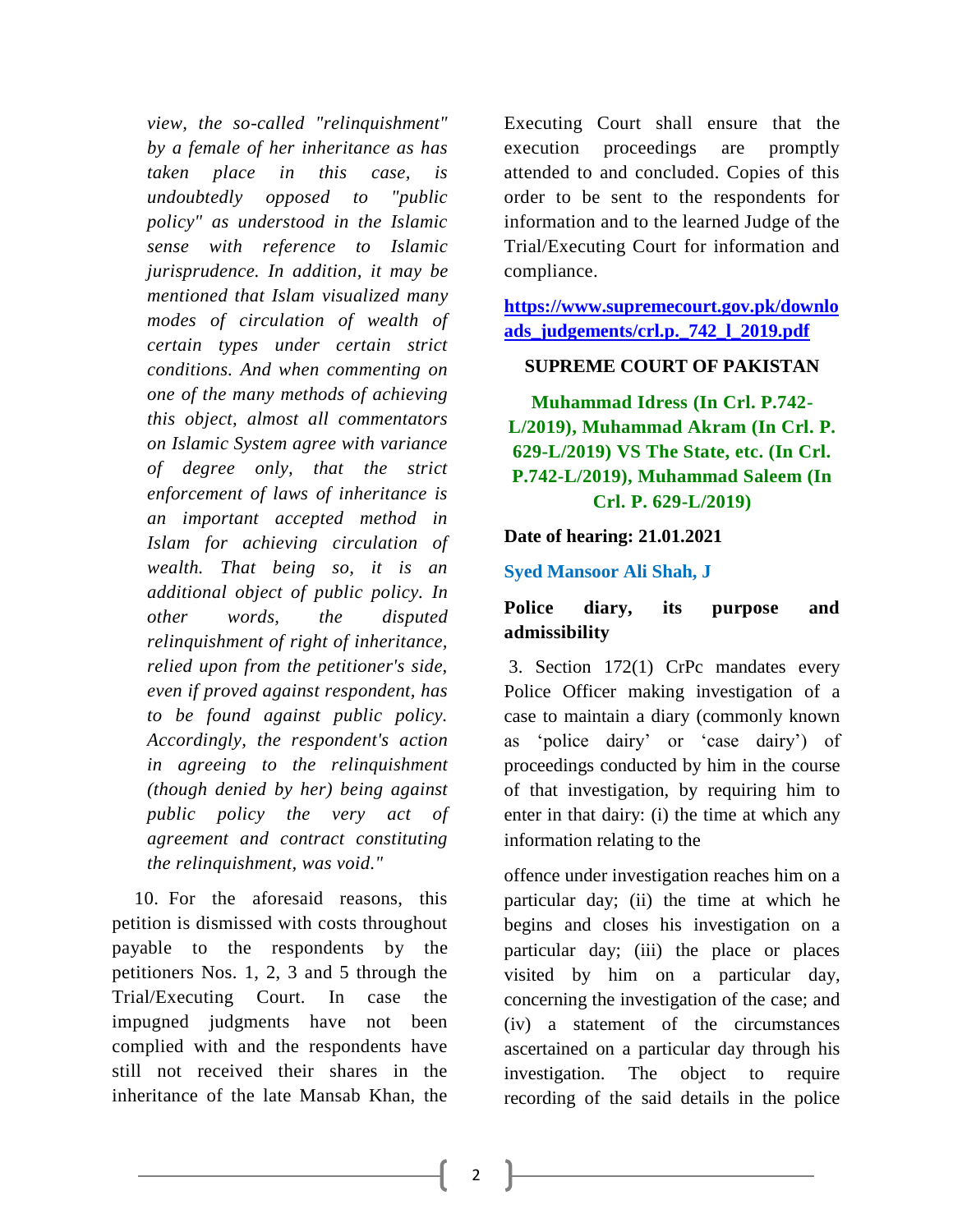dairy appears to be to enable the courts to check the method and manner of investigation undertaken by the investigating officer. Until the honesty, the capacity, the discretion and the judgment of the Police can be thoroughly trusted, it is necessary for the protection of the public against criminals, for the vindication of the law, and for the protection of those who are charged with having committed a criminal offence that the Magistrate or Judge before whom the case is for inquiry or for trial should have the means of ascertaining what was the information (true, false, or misleading) which was obtained from day to day by the Police Officer who was investigating the case, and what were the lines of investigation upon which such Police Officer acted. A properly kept police diary would afford such information, and such information would enable the Magistrate or Judge to determine whether persons referred to in the police diary, but not sent up as witnesses by the Police, should be summoned to give evidence in the interests of the prosecution or of the accused. It is important to remember that it is the duty of the Magistrate or of the Judge before whom a criminal case is, to ascertain the truth and to decide accordingly. It is axiomatic that a Police Officer, who is investigating a criminal case, receives all sorts of information: true, false or misleading. The formulation of opinion on the basis of investigation by the Police Officer can also range from correct and fair opinion to a premature, biased, influenced or incorrect opinion. It is to check these infirmities that may creep into police investigation that it is essential that the Magistrate or the Judge,

who is to hold the scales of justice evenly between the State and the accused, should have some means of ascertaining the quality of information obtained by the Police Officer during the course of investigation every day

4. Section 172 (2) CrPc empowers a Criminal Court to send for the police diaries of a case under inquiry or trial in that Court and permits use of such diaries to aid it in such inquiry or trial, but the provisions thereof expressly prohibit the use of such dairies as evidence in the case. The expression "to aid it in such inquiry or trial" indicates that it can be used by the Court for the purpose of enabling itself to have a better understanding of the evidence brought on the record of the case by the prosecution. Inspection of the police diaries can reveal sources of further inquiry, viz, the pointation of some important witnesses that the court can summon, or how the evidence produced was collected to better understand the links between the evidence on the record. The Court can thus use the police dairies in the course of inquiry or trial for resolving obscurities in evidence through questioning the relevant witnesses or for bringing relevant facts on record to secure the ends of justice through legally admissible evidence, e.g., by summoning as witness those persons who are though referred to in the police diary but not sent up as witnesses by the investigating officer and whose testimony appears to be relevant in the inquiry or trial, or by calling production of some document that appears to be relevant to the matter under inquiry or trial. The Court, however, cannot take the facts and statements recorded in police dairies as material or

3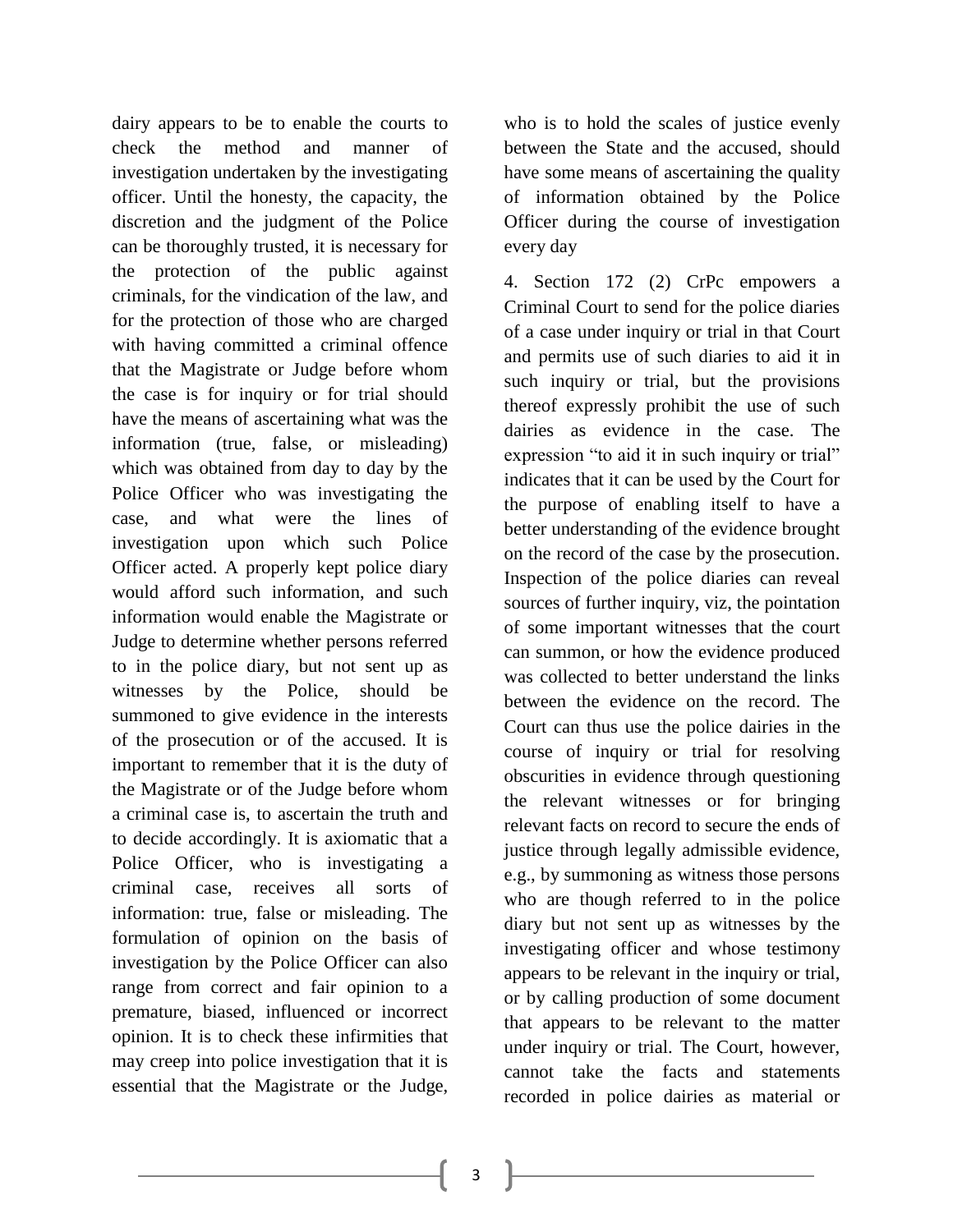evidence for reaching a finding of fact: these diaries by themselves cannot be used either as substantive or corroborative evidence. It is important to underline that the police diary is itself not the evidence and therefore inadmissible for having no evidentiary value; it is, however, just a source to help understand the undiscovered or misunderstood aspects of the evidence existing on the record, if any, and introduce new dimensions to the case, leading to discovery and production of new evidence, if required to meet the ends of justice. Whatever the court infers from a police diary must translate into admissible evidence in accordance with law, and the court cannot simply rely on, and adjudicate upon the charge on the basis of, statements made in the police dairy. Therefore, reference by the High Court to the police file for reaching the conclusion that the accused Muhammed Saleem has been implicated in this case falsely was legally invalid and uncalled for.

#### **2021 S C M R 01**

**Present: Mushir Alam, Yahya Afridi and Qazi Muhammad Amin Ahmed, JJ**

# <span id="page-6-0"></span>**Inspector General of Prison KPK, and others VS Habibullah**

## **YAHYA AFRIDI, J**

<span id="page-6-1"></span>**Whether the respondent convicted and sentenced under Anti-Terrorism Act, 1997 ("A.T.A.") and the Offences of Zina (Enforcement of Hudood) Ordinance, 1979 ("Ordinance") and presently serving his sentence in Central Jail Haripur, is entitled to be awarded** 

## **remissions in his sentence under the law or otherwise.**

3. As far as the ATA is concerned, section 21-F supra bars the award of any remission in the sentence of a person convicted under the said enactment. It reads:

> "21-F. Remissions---Notwithstanding anything contained in any law or prison rules for the time being in force, no remission in any sentence shall be allowed to a person, who is convicted and sentenced for any offence under this Act."

4. A careful reading of the Ordinance, on the other hand, provides no such bar on the grant of remission in the sentence of a person convicted for any offence there under.

5. It must be appreciated that the respondent does not claim any remission for the period of his sentence, he has already served, for the convictions under the ATA. He only claims that remissions under the law may be allowed to him for the period he is serving his sentence for the conviction under the Ordinance, and that too for the period after serving his sentence for the conviction under the ATA.

6. The learned Additional Advocate-General, KPK when confronted with the above claim of the respondent, explained that the law provides remissions in sentences awarded to a convict under Article 45 of the Constitution, the enabling provisions of The Code of Criminal Procedure, 1898 (Act No V of 1898)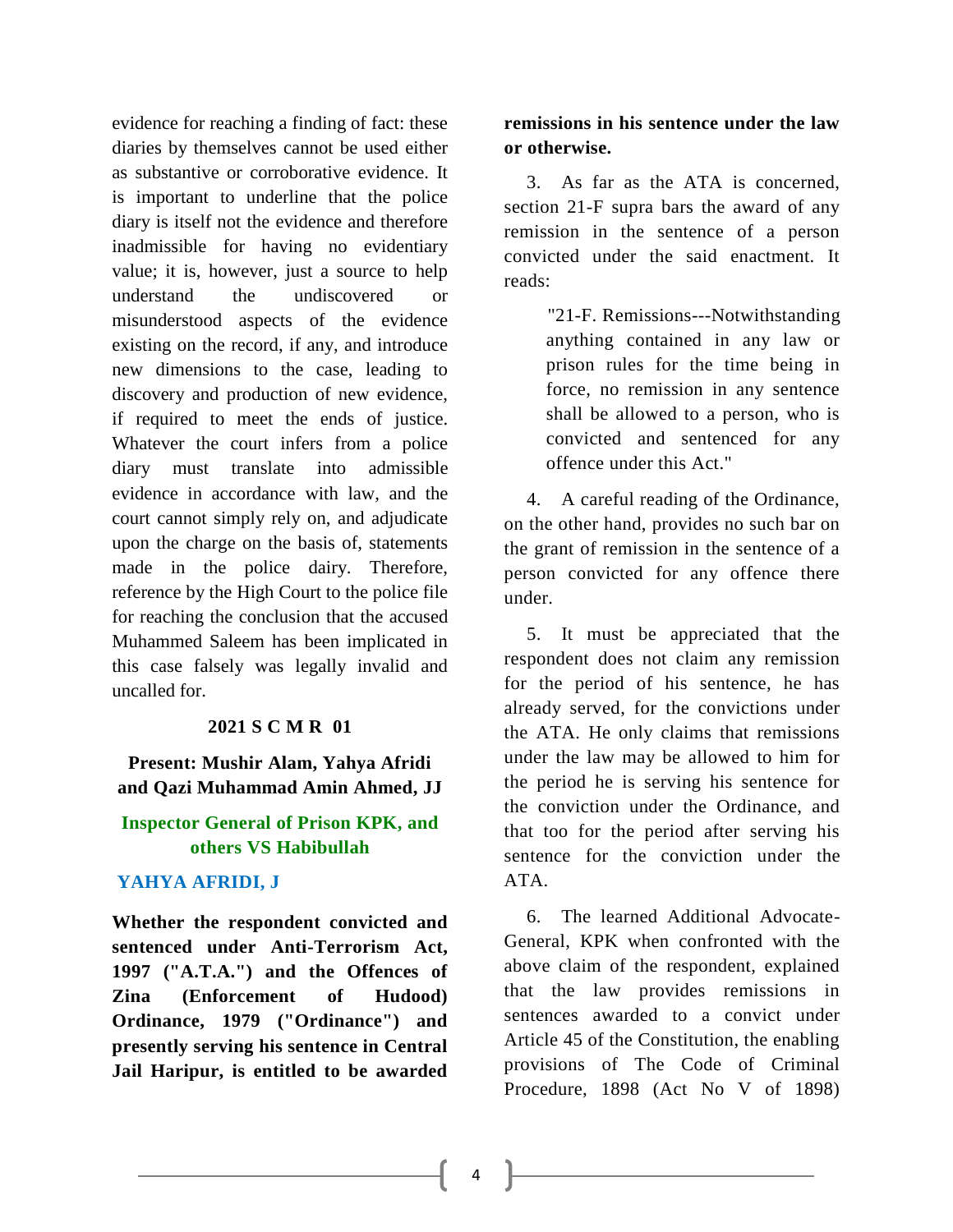(CrPc.), and the relevant The Khyber Pakhtunkhwa Prisons Rules, 2018 (Rules). He further candidly admitted that the respondent after serving his sentence under ATA would be entitled to the permissible remissions under the Rules and not under Article 45 of the Constitution in his sentence he serves for the conviction under the Ordinance. In this regard, he explained that, in view of the judgment passed by this Court in case of Nazar Hussain v. The State (PLD 2020 SC 1021), the remissions under Article 45 of the Constitution could not be awarded to the respondent qua the sentence he serves for conviction under the Ordinance.

7. To have the latest position of the sentences and remissions earned by the respondent, a report from the Inspector General of Jails, Khyber Pakhtunkhwa ("report") was sought. The report, recorded the required information as under:

> "That the convict namely Habibullah son of Abdullah (presently confined in Central Prison Haripur) was sentenced in case FIR No. 58 dated 08.02.2003 by the order of Anti-Terrorism Court, Mardan in the following cases: -

 1. Under section 452, P.P.C. read with section 6(b) of Anti-Terrorism Act (ATA) 1997 to 05 years' RI with fine of Rs.5,000/-

 2. Under section 364-A, P.P.C. read with section 6(b), A.T.A. 1997 to 10 years' imprisonment RI.

 3. under section 10(3) of the Offence of Zina (Enforcement of Hadood) Ordinance, 1979 to 20 years' RI. All the above sentences were ordered to run concurrently with the benefit of section 382-B, Cr.P.C. and got finality upto the Honorable Apex Court.

 8. We agree with the contention of the worthy Additional Advocate-General, KPK that this Court in the case of Nazar Hussain (Supra), while endorsing the Government policy relating to "Grant of Remission to Convicts" of August 2009 has confirmed, inter alia, that remission granted under Article 45 of the Constitution would not be extended to convicts serving sentence under section 10 of the Ordinance. This being so, we note that the High Court in its impugned judgment has erred to the extent of the grant of remission to the respondent under Article 45 of the Constitution. In so for as the remissions permissible under the Rules, the respondent is entitled to be granted the same, but after serving his sentence for the conviction under the ATA.

9. Accordingly, for the reasons stated hereinabove, this petition is converted into appeal and partly allowed. The impugned judgment of the High Court is modified by allowing the remissions to the respondent permissible under the Rules, while denying him the remissions under 45 of the Constitution. In case the petitioner has served out his sentence given the remissions, so granted by this Court, he be released from the jail forthwith, if not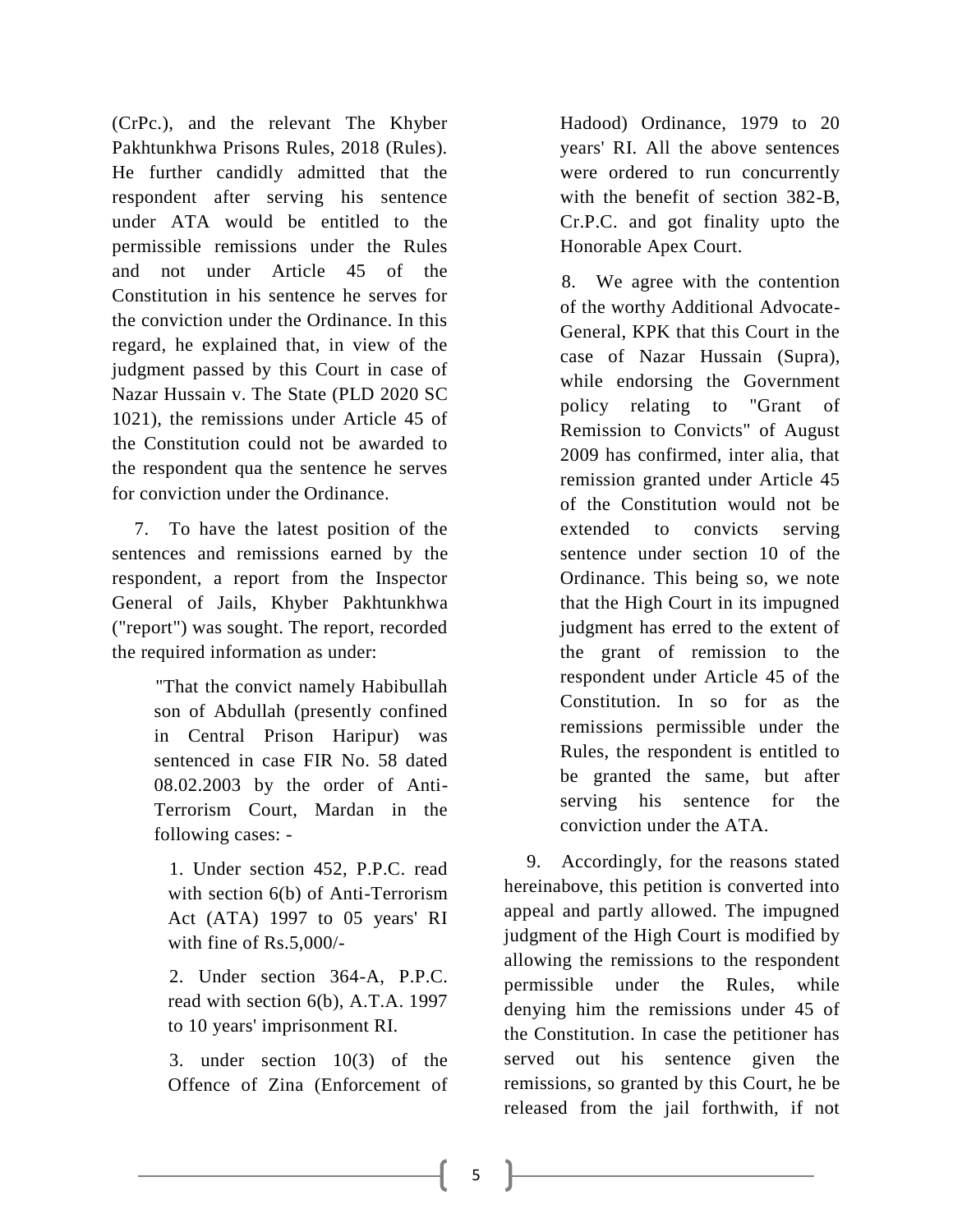required to be detained in connection with any other case.

#### **2021 S C M R 92**

# **[Supreme Court of Pakistan (Shahriat Appellate Bench)]**

**Present: Mushir Alam, Chairman, Sardar Tariq Masood, Qazi Muhammad Amin Ahmed, JJ. Dr. Muhammad Al-Ghazali, Ad-hoc Member-I and**

**Dr. Muhammad Khalid Masud, Ad-hoc Member-II**

#### <span id="page-8-0"></span>**Muhammad Hayat and others VS state**

<span id="page-8-1"></span>**Test identification parade venue discussed. It can be not only jail premises rather can be conducted in a police station.**

#### **Qazi Muhammad Amin Ahmed, J**

4………..The appellants were put to test identification parade under magisterial supervision on the same day, shortly after their arrest, wherein the witnesses correctly identified them as the ones who targeted the deceased during the robbery. During the process, each witness distinctly pointed each appellant for having targeted the deceased; their identification by the witnesses, without loss of time, rules out possibility of manipulation. Argument that police station was not an appropriate place for the holding test identification parade is entirely beside the mark inasmuch as the law does not designate any specific place to undertake the exercise; on the contrary, Rule 26.32 of the Police Rules, 1934, inter alia, provides as under:

(a) "The proceedings shall be conducted in the presence of a magistrate or gazetted police officer, or, if the case is of great urgency and no such officer is available, in the presence of two or more respectable witnesses not interested in the case, who should be asked to satisfy themselves that the identification has been conducted under conditions precluding collusion.

- (b) Arrangement shall be made, whether the proceedings are being held inside jail or elsewhere, to ensure that the identifying witnesses shall be kept separate from each other and at such a distance from the place of identification and shall render it impossible for them to see the suspects or any of the persons concerned in the proceedings, until they are called up to make their identification."
- (c) ……."

A combined reading of above Rules with Article 22 of the Qanun-e-Shahadat Order, 1984, does not restrict the prosecution to necessarily undertake the exercise of test identification parade within the jail precincts. Prosecution of offences and administration of justice are not dogmatic rituals to be followed relentlessly in disregard to the exigencies of situations, seldom identical or ideal. All that 'due process of law' requires is a transparent investigation and fair trial, in accord with statutory safeguards, available to an accused to effectively conduct his defense without being handicapped or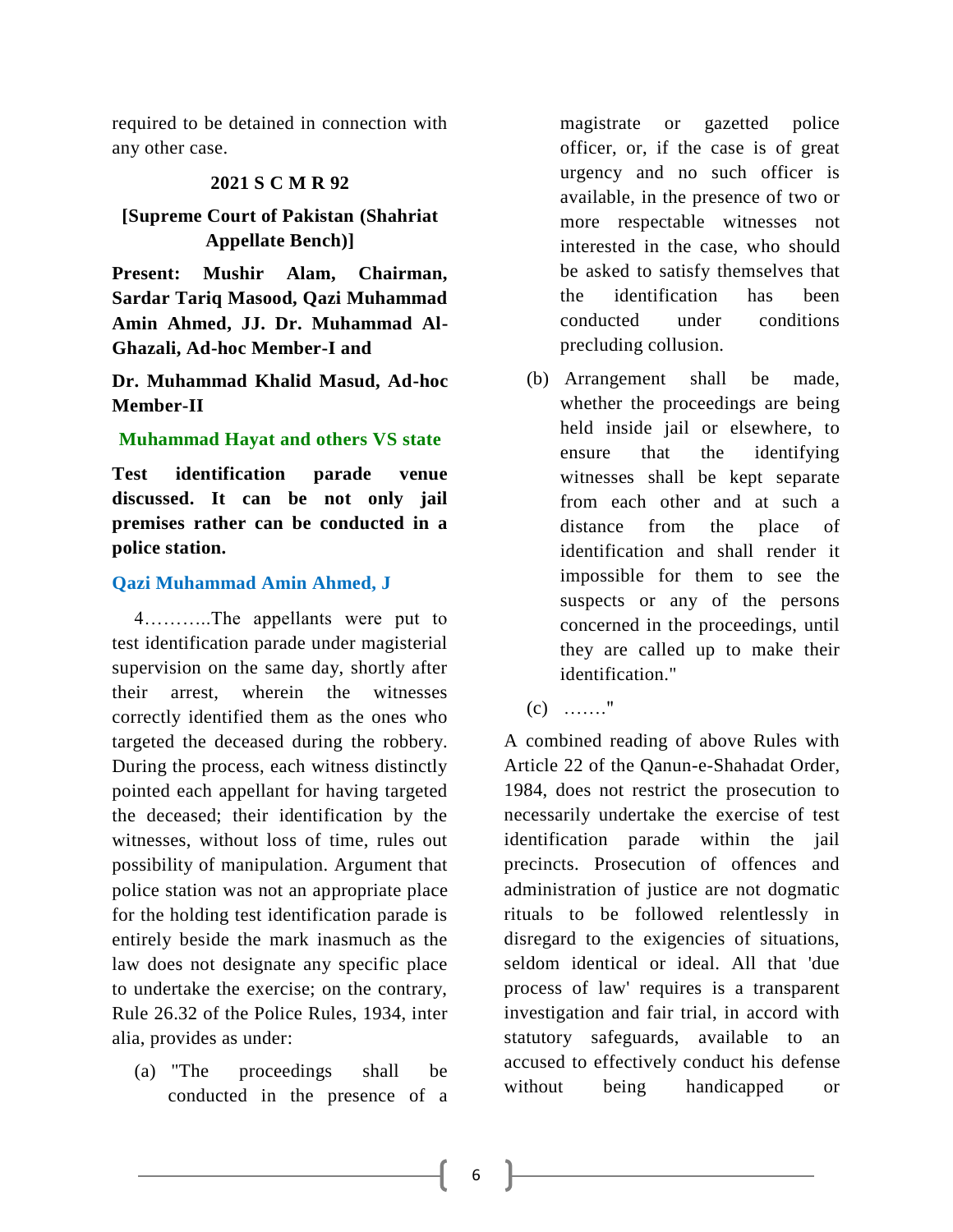embarrassed. In the absence of any statutory restriction to the contrary, the objection does not hold water. On factual plane, learned counsel has not been able to point out even obliquely any collusion, conspiracy or consideration impelling the witnesses to hurriedly swap innocent proxies to the dismay of devastated families, enduring abiding trauma. Reference to omission of assailants' features in the crime report as a ground to discard the test identification parade is equally inconsequential; Part C of the Lahore High Court Rules and Orders Volume-III (adopted by the High Court of Balochistan) does not stipulate any such condition. In the natural course of events, in an extreme crisis situation, encountered all of a sudden, even by a prudent onlooker with average nerves, it would be rather unrealistic to expect meticulously comprehensive recollection of minute details of the episode or photographic description of awe-inspiring events or the assailants. The pleaded requirement is callously artificial and, thus, broad identification of the assailants, in the absence of any apparent malice or motive to substitute them with the actual offenders, is sufficient to qualify the requirement of Article 22 of the Order ibid. Darkness possibly impeding identity of the assailants, argued at length, fails to impress us as headlamps of three motorbikes, recovered during investigation, generated sufficient light to enable the witnesses to capture broad facial features of the assailants, encountered at close blank. Three Kalashnikovs, recovered upon appellants'

disclosure, were forensically found wedded with the casings secured from the spot barring six with points of dissimilarity, a minor discrepancy insufficient to tremor the structure of the case resting upon sound foundations of ocular account through sources unimpeachable and free from taints. On an overall analysis of prosecution evidence, the only possible hypothesis is that of appellants' guilt.

 Alternate plea of commutation of death penalty into imprisonment for life on the ground that simultaneous multiple fire shots by the assailants left no space to possibly determine fatalities distinctly, a circumstance according to the learned counsel, by itself calling for alternate punishment of imprisonment for life, fails to commend approval inasmuch as the totality of circumstances does not admit any space to divisibly draw any such benign distinction within the realm of human wisdom when all the three assailants in a petty criminal pursuit ruthlessly targeted the deceased in cold blood. Scales are in balance and the wage settled by the courts below being conscionable in circumstances merits no interference. Criminal Shariat Appeal fails. Dismissed.

## **2021 S C M R 198**

**Present: Mushir Alam and Qazi Muhammad Amin Ahmed, JJ**

## **Shabbir Hussain VS The State**

<span id="page-9-1"></span><span id="page-9-0"></span>**Statement of a police witness and its admissibility in Narcotics cases**

**QAZI MUHAMMAD AMIN AHMED, J**

7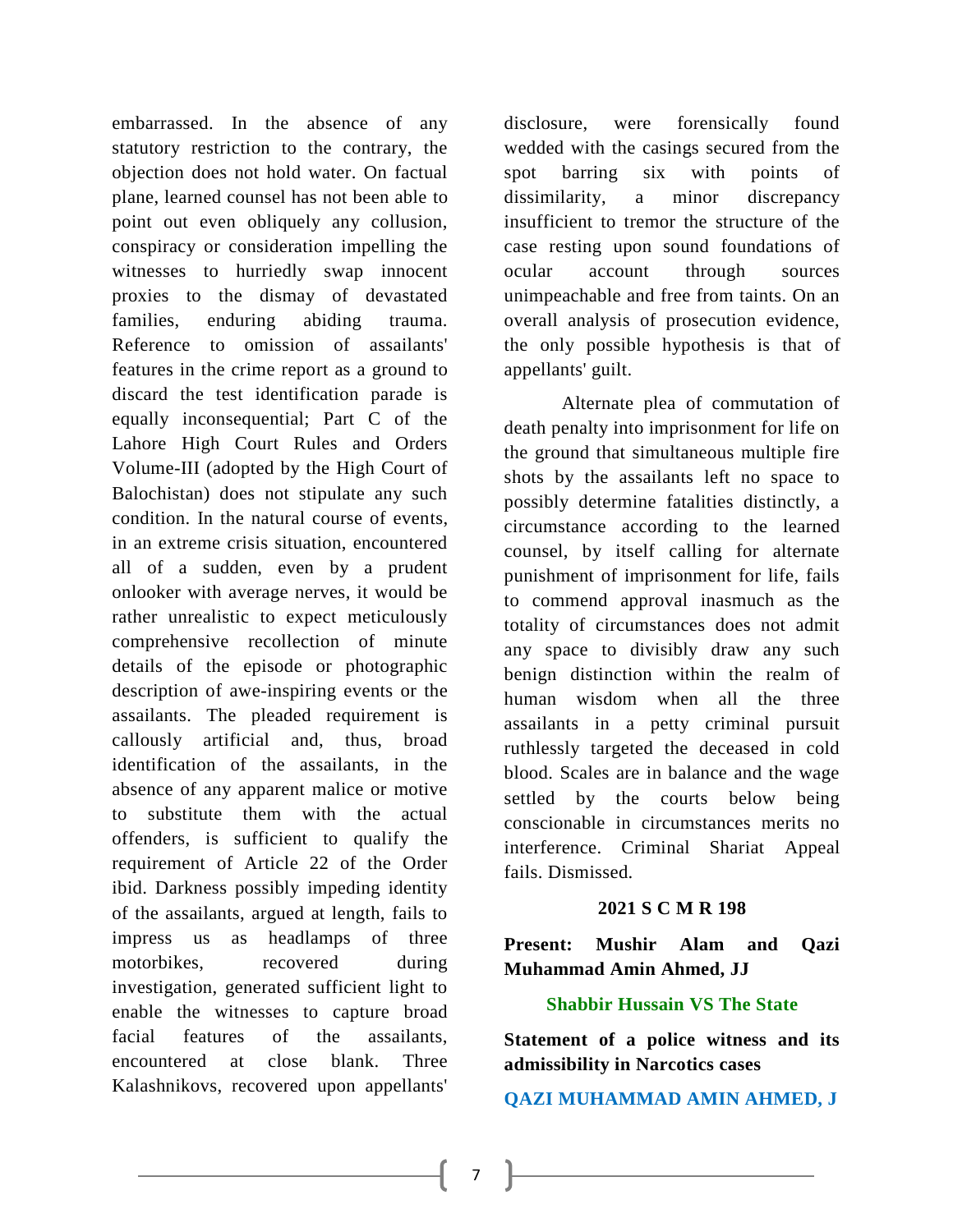Mehmood-ul-Hassan Inspector (PW-3) joined by Mumtaz Bibi Lady Constable (PW-4) in the witness box furnished details of the arrest and recovery. We have gone through their statements to find them in a comfortable and confident unison on all the salient aspects of the raid as well as details collateral therewith. Learned counsel for the petitioner has not been able to point out any substantial or major variation or contradiction in their statements that may possibly justify to exclude their testimony from consideration. On the contrary, it sounds straightforward and confidence inspiring without a slightest tremor. Absence of a witness from the public, despite possible availability is not a new story; it is reminiscent of a long drawn apathy depicting public reluctance to come forward in assistance of law, exasperating legal procedures and lack of witness protection being the prime reasons. Against the above backdrop, evidence of official witnesses is the only available option to combat the menace of drug trafficking with the assistance of functionaries of the State tasked with the responsibility; their evidence, if found confidence inspiring, may implicitly be relied upon without a demur unhesitatingly; without a blemish, they are second to none in status**.** Similarly, forensic report is sufficiently detailed to conclusively establish narcotic character of the contraband. The argument is otherwise not available to the petitioner as he never disputed the nature of substance being attributed to him nor attempted to summon the chemical analyst to vindicate

his position. A challenge illusory as well as hyper-technical is beside the mark in the face of "proof beyond doubt" sufficient to prove the charge to the hilt. Petition fails. Leave declined.

## **PESHAWAR HIGH COURT**

**[https://peshawarhighcourt.gov.pk/PHCC](https://peshawarhighcourt.gov.pk/PHCCMS/judgments/Rehmat-Gul-vs-the-State-_CNSA_.pdf) [MS//judgments/Rehmat-Gul-vs-the-State-](https://peshawarhighcourt.gov.pk/PHCCMS/judgments/Rehmat-Gul-vs-the-State-_CNSA_.pdf) [\\_CNSA\\_.pdf](https://peshawarhighcourt.gov.pk/PHCCMS/judgments/Rehmat-Gul-vs-the-State-_CNSA_.pdf)**

**Crl. Appeal No.989-P/2019**

**Rehmat Gul. Vs The State**

<span id="page-10-1"></span><span id="page-10-0"></span>**When notice for destruction of case property not given to the accused**

## **ROOH-UL-AMIN KHAN, J:-**

16. For the sake of discussion if we deem that issuance of notice to the accused was essential, which otherwise is not the requirement of the law, then the dictionary meaning of word "Notice" is to be taken into account which means "to see or become conscious of something or someone". Here we would refer to the testimony of Raj Muhammad Shoaib Judicial Magistrate (PW.6), under whose supervisions the case property was destroyed. He deposed that on 14.05.2018, the I.O. produced accused Rehmat Gul before me for recording his confessional statement along with case property. The accused refused to confess his guilt. He weighed the case property contraband which came to 1785 grams. After separating 10 grams from each packet and resealing them for the purpose of exhibition before the trial court, I destroyed the remaining 17700 grams chars, in presence of APP, accused and I.O. of the case. He handed over samples to Criminal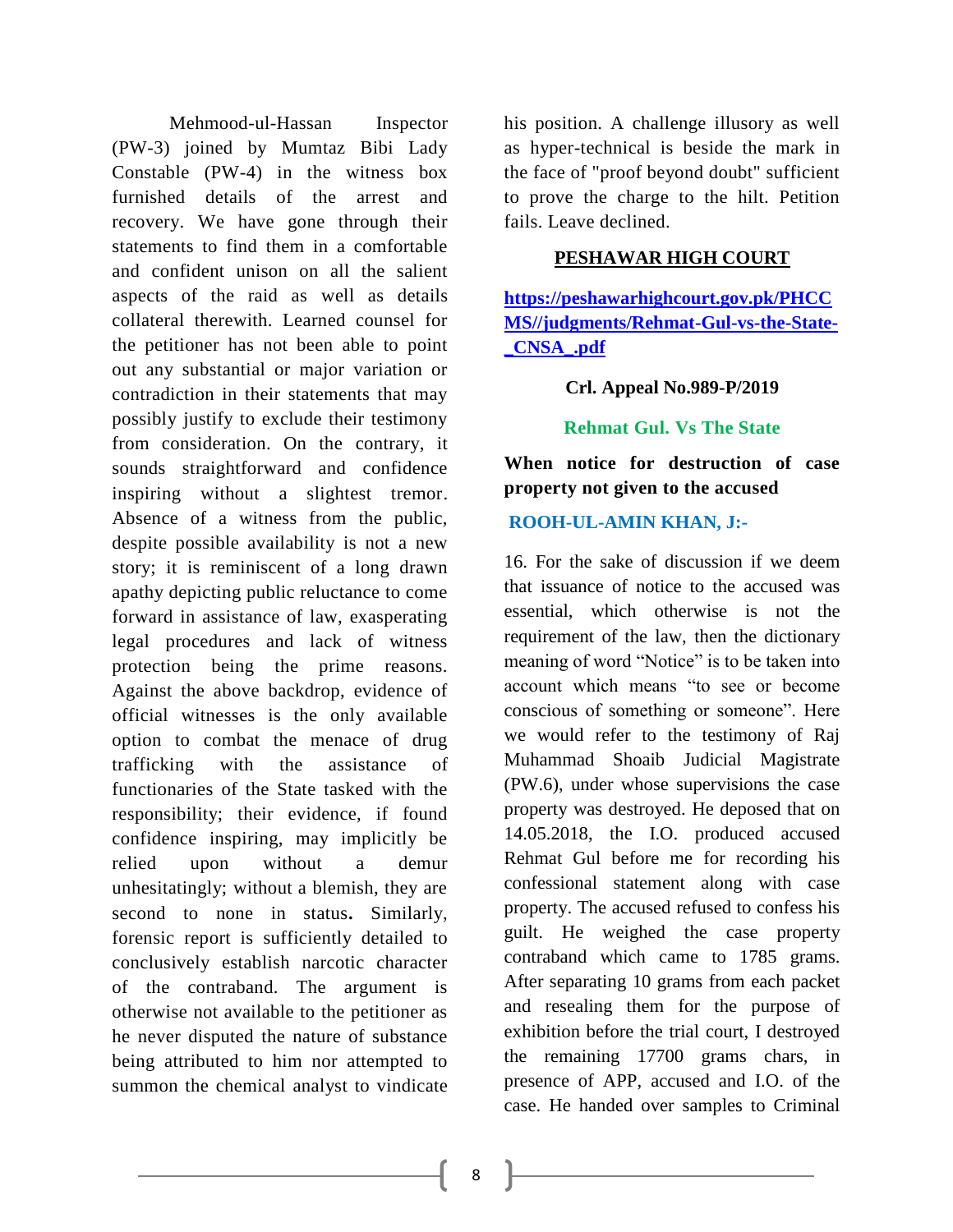Moharrir of this court. In this respect order is Exh.PW.3/3, memo of proceedings Exh.PW.3/4 and certificate Exh.PW.3/5. Similar is the statement of Arshad Mehmood SI, the Investigating Officer, according to which at the time of destruction of the case property the accused appellant was present in the entire proceedings. Order dated 14.05.2018 (Exh.PW.3/3) of the learned Judicial Magistrate, memo of proceedings Exh.PW.3/4 and certificate Exh.PW.3/5, substantiate the version of the Magistrate and the I.O. that at the time of destruction of the case property the appellant was very much present. In this view of the matter, presence of the appellant at the time of destruction of the case property was sufficient notice to him. The appellant has not raised any objection at the time of destruction of the case property. Similarly, as stated earlier he has also not put any suggestion to the PWs to call in question the proceedings regarding destruction of the case property. In case titled "Naseer Ahmaed vs the State" (2004 SCMR 1361), the Honourable Supreme Court has held that:

"So far as the non-production of the narcotics before the trial Court is concerned, the Investigating Officer during the trial submitted an application under section 516 Cr.P.C. for destruction of narcotics substance, which was allowed by the Magistrate on 04.12.1995 and the Destruction Certificate was issued by the Magistrate on 05.12.1995. We are mindful of the fact that during the trial, the petitioner did not raise objection for the destruction of the narcotics under the valid orders of the court".

……………………….. In case in hand, the learned Judicial Magistrate, Kohat on the direction of the learned Sessions Judge, after adopting the mechanism provided under 2nd and 3rd provisos to section 516A Cr.P.C. has ordered the destruction of narcotics and in this regard has also issued a proper certificate under his signature and seal of the Court. The entire proceedings of the destruction of narcotics were carried out/conducted in presence of the appellant, and the same has been vividly proved by the prosecution through cogent and confidence inspiring oral as well as documentary evidence.

17. Besides section 33(4) CNS Act 1997 read with proviso 2nd and 3rd to 516- A Cr.P.C, we would also refer to section 27 of the Control of Narcotic Substances Act, 1997, so as to know the aim and object behind the scheme of quick production of the recovered narcotics before the Special Court at the time of production of an accused for physical remand and expeditious disposal of the case property

18. From combined study of sections 27 & 33(4) of the CNS Act, 1997 read with section 516-A CrPc., one may infer the object and wisdom of the legislature that proceedings in cases of narcotics should expedite, fair and transparent that no innocent person be entangled in a false case and that the narcotics recovered in one case may not be planted against another innocent person. In this view of the matter, we are firm in our view to hold that the expeditious disposal/destruction of the recovered narcotics in presence of the appellant by the court of competent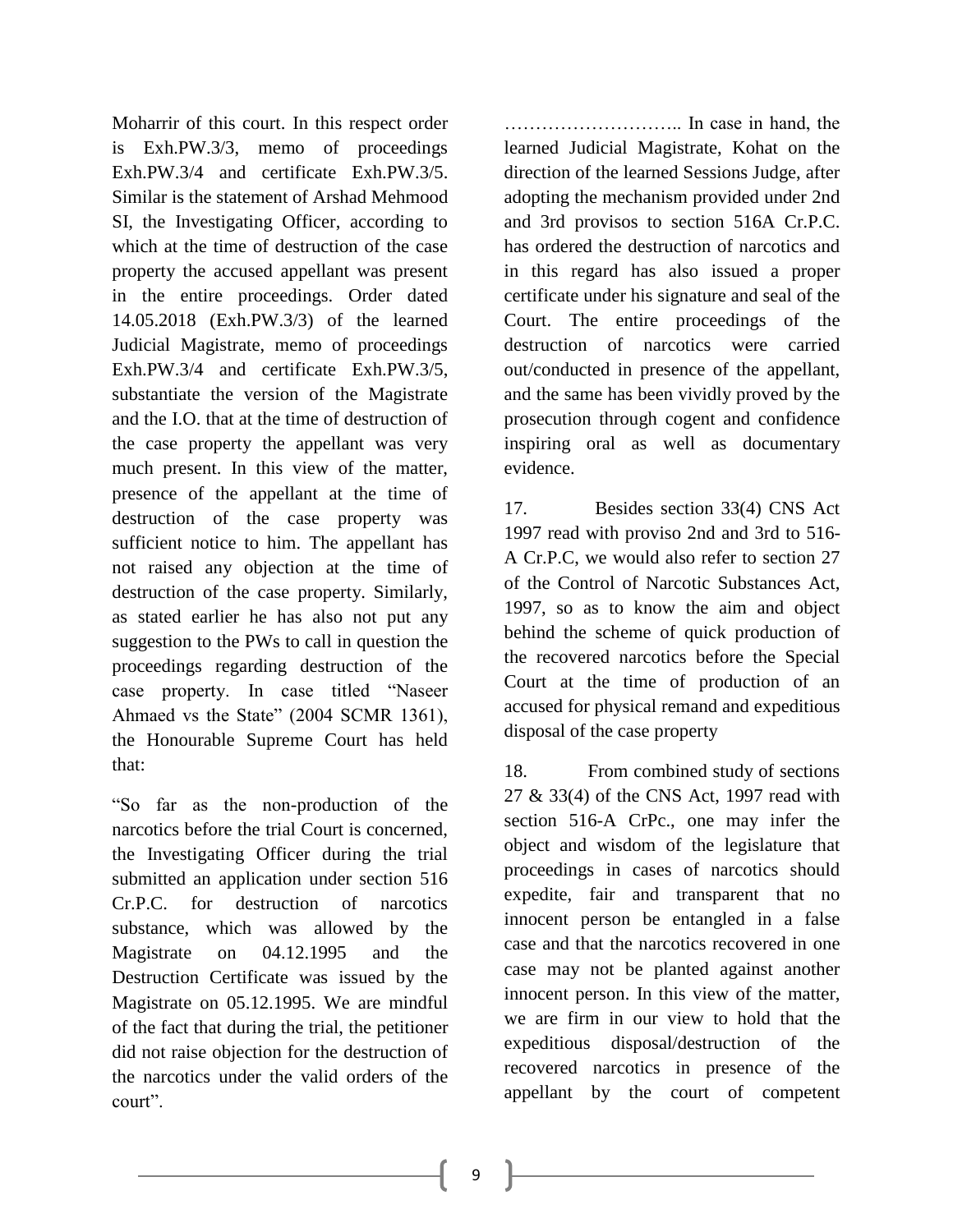jurisdiction has not prejudiced the appellant in his defense.

20. Resultantly, this appeal being meritless is hereby dismissed. Conviction and sentence of the appellant recorded by the learned trial Court are maintained.

# **[https://peshawarhighcourt.gov.pk/PHCC](https://peshawarhighcourt.gov.pk/PHCCMS/judgments/WP-No-3987-P-2020.pdf) [MS//judgments/WP-No-3987-P-2020.pdf](https://peshawarhighcourt.gov.pk/PHCCMS/judgments/WP-No-3987-P-2020.pdf)**

## **Writ Petition No. 3987-P/2020**

<span id="page-12-0"></span>**Qaiser Shah and six others Vs The Government of KP, Through Sec. Health, Civil Secretariat, Peshawar and others**

## <span id="page-12-1"></span>**Appoint of Class IV through District Employment Exchange Commission, discussed.**

## **ROOH-UL-AMIN KHAN, J:-**

The contention of learned counsel for the petitioners in the connected WP No.4335-P/2020 that their petitioners being senior in registration then the petitioners of the instant writ petition, had prior right of appointment against the questioned posts, is not tenable because second proviso attached to section 10 of the Civil Servants (Appointments, Promotion and Transfer) Rules, 1989,provides that appointment in Basic Pay scale 3 to 5 shall be made on the recommendations of the Departmental Selection Committee through the District Employment Exchange concerned, or, where in a district office of the Employment Exchange does not exist, after advertising the posts in the leading newspaper.

In the instant case, appointment of the petitioners has been made on the recommendations of the Departmental Selection Committee and through the District Employment Exchange which were the mandatory requirements of proviso ibid. The proviso (ibid) does not make it mandatory that appointment of those candidates registered prior in time with the employment Exchange shall be made on priority basis. It is settled law that when the law requires a thing to be done in a particular manner the same should be done in that manner otherwise not. The law only provides that the appointment shall be made on the basis of recommendations of the Departmental Selection Committee through the District Employment Exchange concerned and not on the basis of senior amongst the candidates registered earlier to the other with the District Employment Exchange.

For the reasons discussed above, the instant writ petition is allowed. Impugned order dated 02.09.2020passed by the Medical Superintendent DHQ Hospital Charsadda/respondent No.3 is hereby setaside. The petitioners shall be deemed in service since withdrawal of their appointment orders till date and are also held entitled to all back benefits.

**[https://peshawarhighcourt.gov.pk/PHCC](https://peshawarhighcourt.gov.pk/PHCCMS/judgments/CrA-975-19--302-ppc-with-murder-reference-allowed.pdf) [MS//judgments/CrA-975-19--302-ppc](https://peshawarhighcourt.gov.pk/PHCCMS/judgments/CrA-975-19--302-ppc-with-murder-reference-allowed.pdf)[with-murder-reference-allowed.pdf](https://peshawarhighcourt.gov.pk/PHCCMS/judgments/CrA-975-19--302-ppc-with-murder-reference-allowed.pdf)**

## **Fazal Dayan Vs the State, etc.**

<span id="page-12-3"></span><span id="page-12-2"></span>**Pre requisites of a dying declaration discussed**

**S. M. ATTIQUE SHAH, J: -**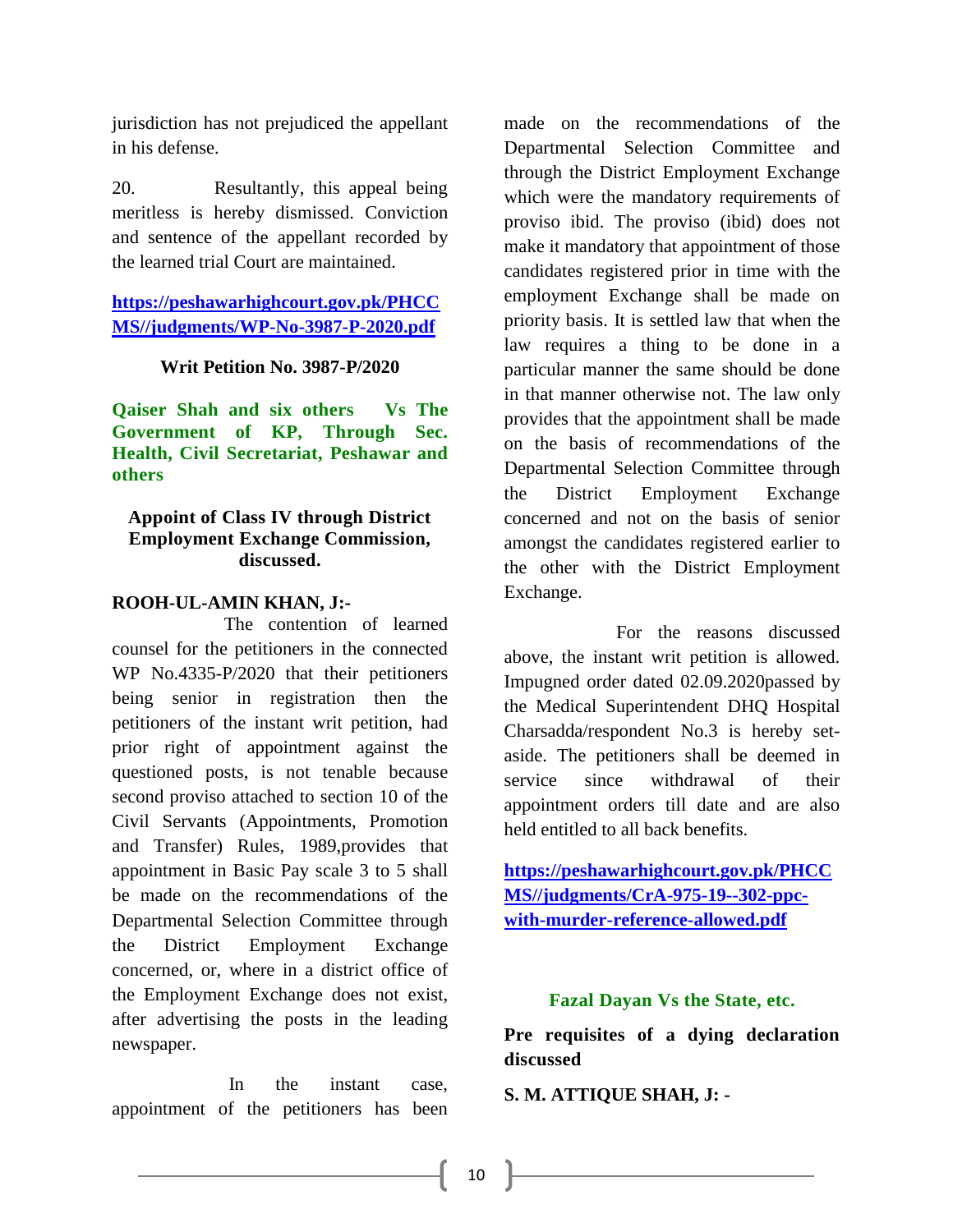Besides, it has been laid down by superior Court that dying declaration by itself is sufficient to sustain conviction thereon; provided following conditions are fulfilled: -

- (i) Whether there was no chance of mistaken identity?
- (ii) Whether deceased was capable of making statement?
- (iii) After how-long time after sustaining injury deceased made statement?
- (iv) Whether statement rings true?
- (v) Whether it was free from promptness of outside?
- (vi) Whether deceased was a man of questionable character?

No doubt dying declaration is a strong piece of evidence but such evidence could only be believed when it comes through mouth of independent and uninterested witnesses; whose credibility and impartiality was otherwise, not questioned; but in instant case no such independent witness had come forward to lend corroboration to such piece of evidence; therefore, the said statement/ dying declaration does not ring true. Moreover, the august Supreme Court of Pakistan in case titled "Mst. Zahida Bibi Vs. the State" reported in PLD2006 SC 255, has held that the dying declaration like the statement of an interested witness requires close scrutiny and is not to be believed merely for the reasons that the person is not expected to tell a lie.

There cannot be a fair trial, which is itself the primary purpose of criminal jurisprudence, if the judges have not been able to clearly elucidate the rudimentary concept of standard of proof that prosecution must meet in order to obtain a conviction. Two concepts i.e., "proof beyond reasonable doubt" and "presumption of innocence" are so closely linked together that the same must be presented as one unit. If the presumption of innocence is a golden thread to criminal jurisprudence, then proof beyond reasonable doubt is silver, and these two threads are forever intertwined in the fabric of criminal justice system. As such, the expression "proof beyond reasonable doubt" is of fundamental importance to the criminal justice: it is one of the principles which seek to ensure that no innocent person is convicted. Where there is any doubt in the prosecution story, benefit should be given to the accused, which is quite consistent with the safe administration of criminal justice.

Further, suspicion howsoever grave or strong can never be a proper substitute for the standard of proof required in a criminal case, i.e. beyond reasonable doubt. The lacuna occasioned in evidence of prosecution, creates serious doubt not only qua mode and manner of the occurrence; but also a big question mark on the alleged dying declaration of deceased then injured. Needless to mention that while giving the benefit of doubt to an accused it is not necessary that there should be many circumstances creating doubt. If there is a circumstance which creates reasonable doubt in a prudent mind about the guilt of the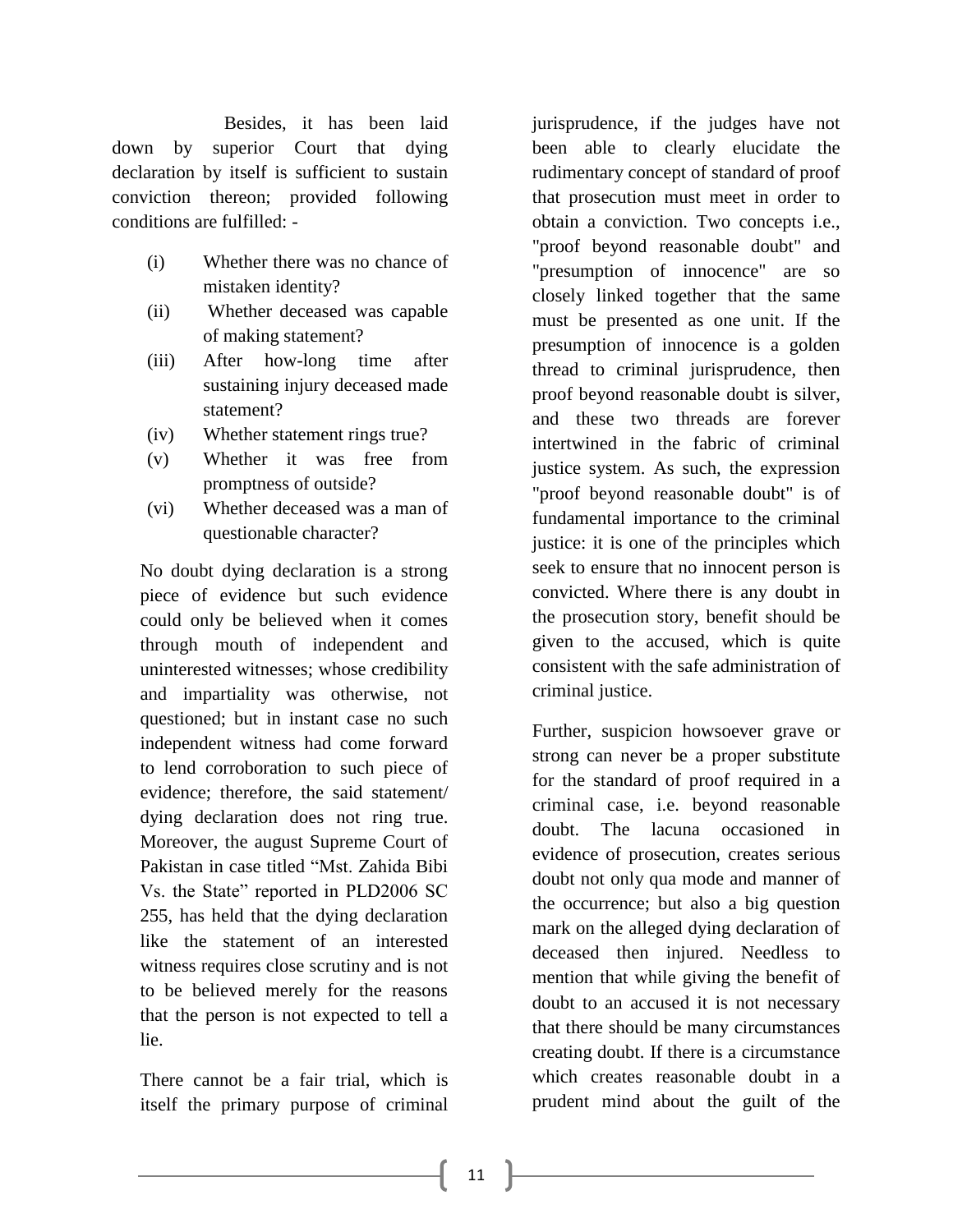accused; then the accused would be entitled to the benefit of such doubt, not as a matter of grace and concession; but as a matter of right. It is based on the maxim, "it is better that ten guilty persons be acquitted rather than one innocent person be convicted".

**[https://peshawarhighcourt.gov.pk/PHCC](https://peshawarhighcourt.gov.pk/PHCCMS/judgments/CR-No-1217-P-2005.pdf) [MS//judgments/CR-No-1217-P-2005.pdf](https://peshawarhighcourt.gov.pk/PHCCMS/judgments/CR-No-1217-P-2005.pdf)**

## <span id="page-14-0"></span>**Hayat Khan & others VS Gul Rehman & others**

<span id="page-14-1"></span>**When the legacy changes many hand, the further legal heirs have no locusstandi to challenge the said inheritance mutation which remained unchallenged during the life time of their predecessor**

## **SYED ARSHAD ALI, J.**

2. The facts relating to this case are simple and straightforward. The plaintiffs/petitioners who are the legal heirs of Mst. Shughla & Mst. Padama daughters of Mehr Ali who was the son of Saad-ud-Din through the suit which they filed on 13.04.1993 before the Civil Court, challenged the transfer of the suit property from Saad-ud-Din to defendants No.1 to 13through different transactions which were concluded/executed in 1937 and 1938. It is the claim of the present petitioners that Mst. Shughla&Mst. Padama were illegally deprived of legacy of Saad-ud-Din in active connivance of Sanober & Ghulab who were the predecessor of the defendants No.1 to 13.

13. After perusing the aforesaid judgments of the Apex Court I have reached at the conclusion that when a legal heirs is deprived of his/her right of inheritance and he/she remains alive for a considerable period and does not challenge his/her deprivation from the legacy of the predecessor, then at later stage when the legacy changes many hand, the further legal heirs have no locus-standi to challenge the said inheritance mutation which remained unchallenged during the life time of their predecessor.

14. In the context of the present case, the predecessor of the present petitioners was deprived of their legacy in the year 1937, therefore, suit filed by the present petitioners in the year 1993 when the entire property had changed so many hands is not within the period of limitation.

15. Resultantly, this petition is dismissed in the above terms.

**[https://peshawarhighcourt.gov.pk/PHCC](https://peshawarhighcourt.gov.pk/PHCCMS/judgments/Cr.A-351-m-of-2019.pdf) [MS//judgments/Cr.A-351-m-of-2019.pdf](https://peshawarhighcourt.gov.pk/PHCCMS/judgments/Cr.A-351-m-of-2019.pdf)**

# <span id="page-14-2"></span>**Akhtar Ali etc. VS Amir Hatam and 11 others**

## **ISHTIAQ IBRAHIM. J.**

<span id="page-14-3"></span>**During the course of arguments, a question arose before this Court that once a witness, whose examination-inchief is recorded before the trial Court, can be abandoned by prosecution?**

No doubt, prosecution or a party to a *lis* is at liberty to abandon a witness but once a witness comes into the dock and he opens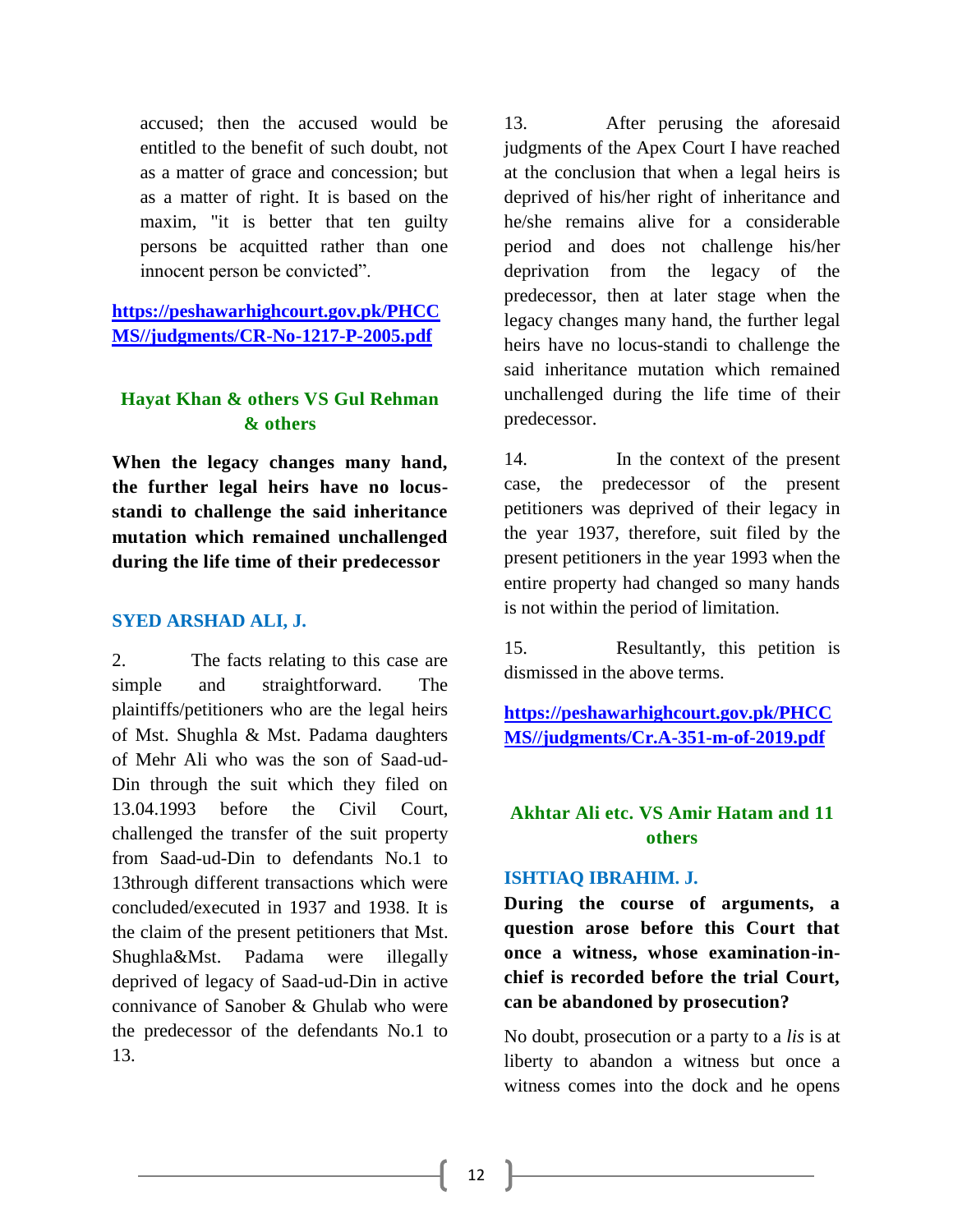his mouth with regard to facts of the case then in that eventuality he could not be abandoned by prosecution rather it is the duty of the Court to take the proceedings into its own hands. The Court has prime duty to steer, control and regulates the course of examination of a witness on proper lines and to strike a fair balance between the parties before it for bringing uniformity and consistency in process of examination. Courts are also required to act vigilantly and not to remain oblivious of their duty in controlling and regulating the process of examination of a witness. But in the present case the Court has not discharged its duty and has acted as a silent spectator by allowing the prosecution to deal with the witnesses according to their own whims.

Before parting with this judgment, in order to avoid such like complications in future, the trial Courts throughout the province shall revisit the charges already framed against the accused in the pending/ running cases and shall, in case of any errors or omissions, make alterations or amendments in accordance with section 227, Cr.P.C. It is further reiterated that the learned trial judges shall frame the charge themselves and shall not rely on the formal charge framed by stenographers or stenotypists otherwise the same would be considered as negligence on the part of Presiding Officer concerned.

Copy of this judgment be placed before Hon'ble the Chief Justice, Peshawar High Court, Peshawar, for approval of his lordship to circulate the judgment among all the trial Courts in the Province.

**Foreign Common Law Jurisdiction**

**<https://indiankanoon.org/doc/182884653/>**

**Supreme Court of India**

<span id="page-15-0"></span>**Naresh Kumar Vs. Kalawati and Ors.**

**[Criminal Appeal No. 35 of 2013]**

Decided On: 25.03.2021

<span id="page-15-1"></span>**When No eye witness account, importance of circumstantial evidence in shape of Dying declaration where the doctor has to certify that the injured was in a fit state of mind at the time of recording the dying declaration**

## **Navin Sinha, J.**

6. We have considered the submissions on behalf of the parties and have also perused the evidence available on the record. Though the discretionary jurisdiction of this Court under Article 136 of the Constitution is very wide, it has been a rule of practice and prudence not to interfere with concurrent finding of facts arrived at by two courts, by a reappreciation of evidence, to arrive at its own conclusion, unless there has been complete misappreciation of evidence, or there is gross perversity in arriving at the findings, causing serious miscarriage of justice. If the view taken by two courts is a reasonably possible view, this Court would be reluctant to interfere with a concurrent order of acquittal. In State of Goa vs. Sanjay Thakran & Ors., (2007) 3 SCC 755, it was observed: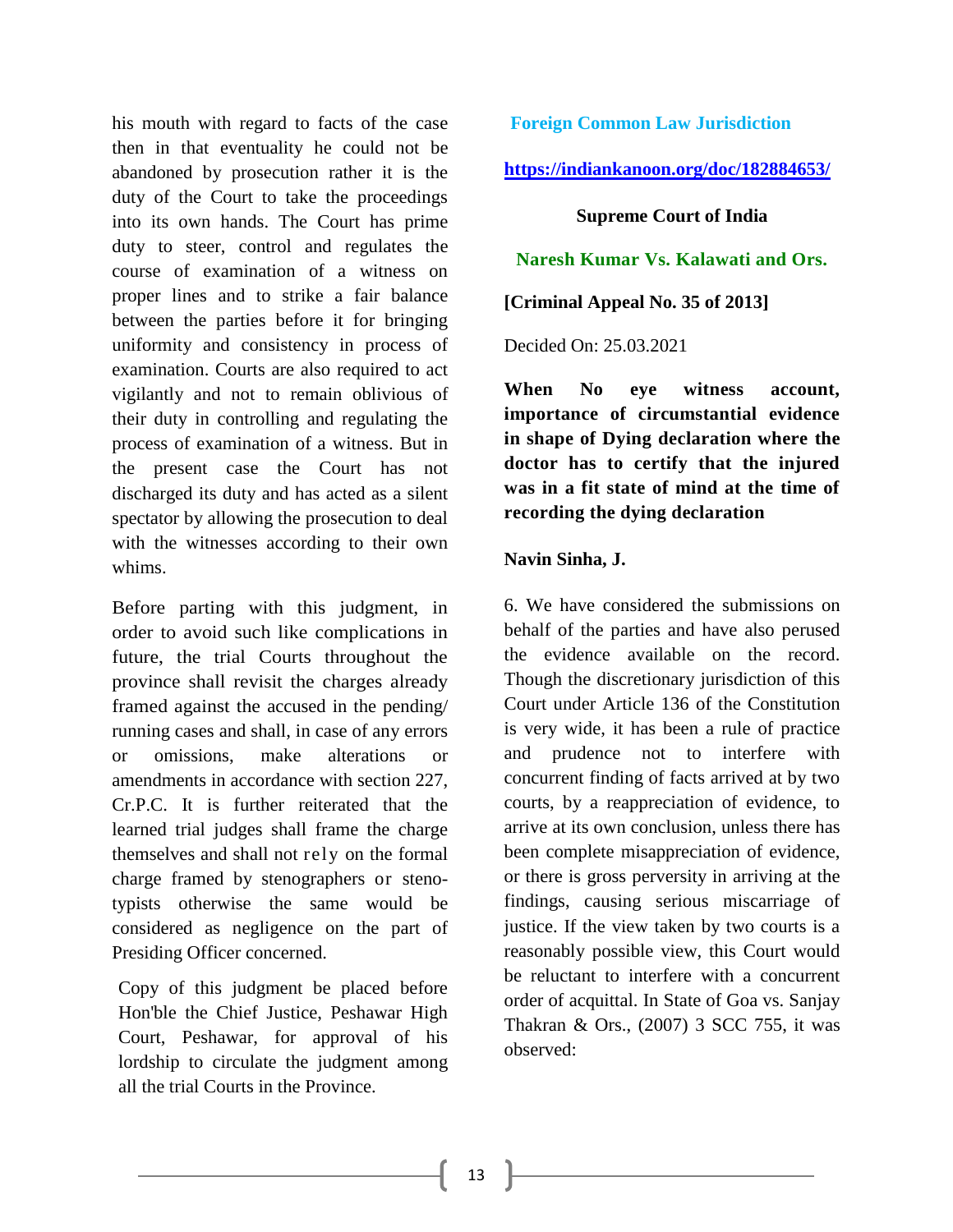"16. From the aforesaid decisions, it is apparent that while exercising the powers in appeal against the order of acquittal the court of appeal would not ordinarily interfere with the order of acquittal unless the approach of the lower court is vitiated by some manifest illegality and the conclusion arrived at would not be arrived at by any reasonable person and, therefore, the decision is to be characterized as perverse. Merely because two views are possible, the court of appeal would not take the view which would upset the judgment delivered by the court below.

*However, the appellate court has a power to review the evidence if it is of the view that the view arrived at by the court below is perverse and the court has committed a manifest error of law and ignored the material evidence on record. A duty is cast upon the appellate court, in such circumstances, to re appreciate the evidence to arrive at a just decision on the basis of material placed on record to find out whether any of the accused is connected with commission of the crime he is charged with."*

7. We shall now consider the facts of the present case in the background of the aforesaid enunciation of the law, to examine if the impugned orders call for interference by us, or not. The deceased was married to respondent no. 2 about 1½ years ago. She suspected a promiscuous relationship between the respondents. The deceased even after 1½ of marriage was unable to conceive. A probable defense has been taken that she committed suicide out of frustration. 8. The deceased had suffered 95% burn injuries at home on 17.09.1991 at about 4:30 pm while making tea. She was brought to Safdar jung Hospital at 6:00 pm. She is said to have initially told the police at the hospital that she had been set on fire by her husband. The deceased was examined by the said Dr. Anant Sinha at about 6:00 pm and prepared her MLC. She is stated to have told him that she had been set on fire by the wife of her husband's elder brother while making tea. The MLC records her as being fully conscious. It is signed only by the Doctor who has not been examined.

The deceased is then stated to have made a dying declaration before P.W. 25 that she was set on fire by respondent no.1 by pouring kerosene oil while she was making tea and that her husband had brought her to the hospital. It bears her right toe impression as her hands were burnt. The statement bears the signature of Dr. Anant Sinha. His signature has been proved by P.W. 19.

But it does not bear any endorsement by the Doctor with regard to his presence during the recording of the same and the fit state of mind by the deceased to make the statement. P.W. nos. 3 and 4 have stated that the deceased told them that she was set on fire by respondent no.1. P.W. 5 has stated that both the respondents have killed his sister. He then states that the deceased had told him she was set on fire by respondent no.1.

9. A dying declaration is admissible in evidence under Section 32 of the Indian Evidence Act, 1872. It alone can also form the basis for conviction if it has been made voluntarily and inspires confidence. If there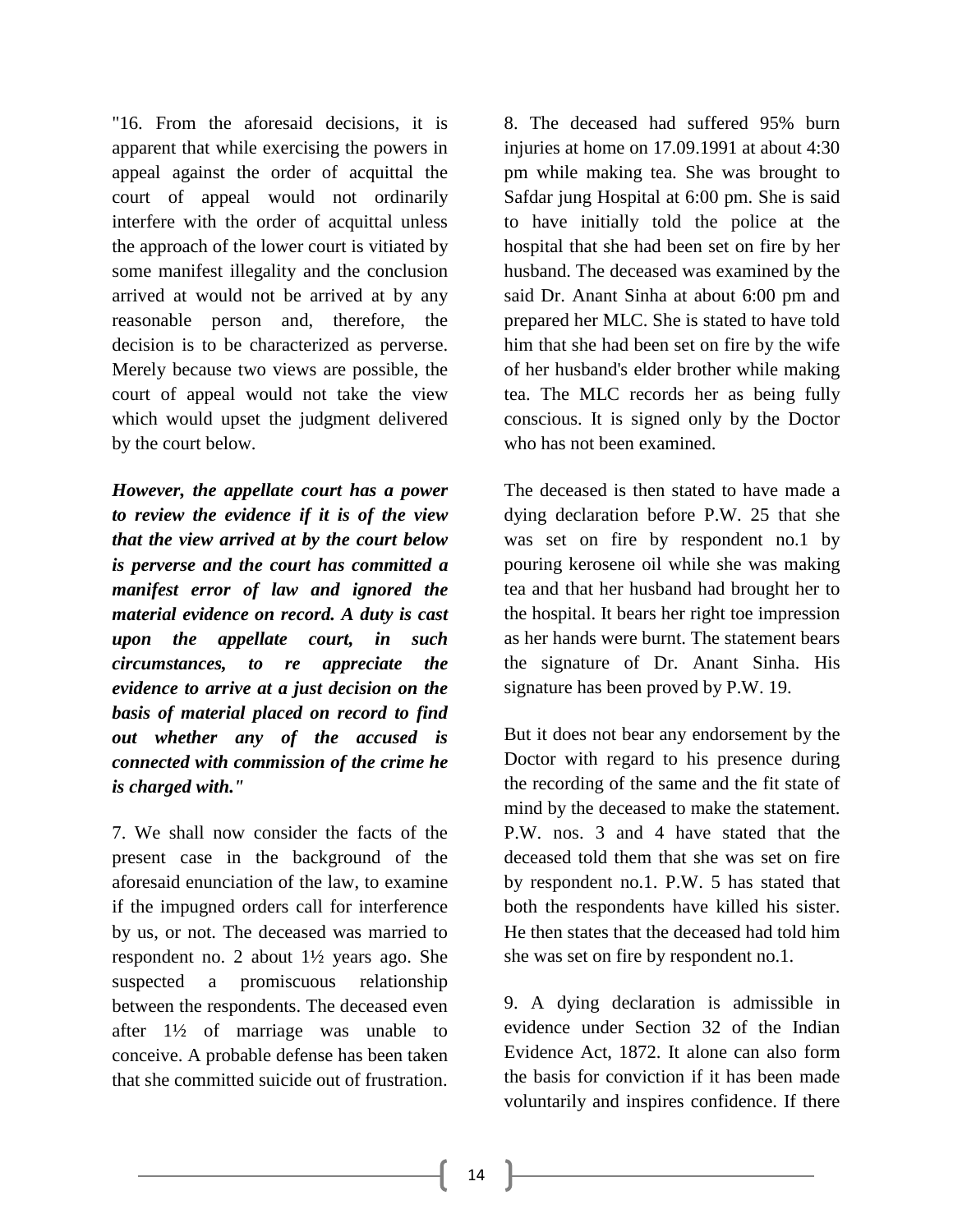are contradictions, variations, creating doubts about its truthfulness, affecting its veracity and credibility or if the dying declaration is suspect, or the accused is able to create a doubt not only with regard to the dying declaration but also with regard to the nature and manner of death, the benefit of doubt shall have to be given to the accused. Therefore, much shall depend on the facts of a case. There can be no rigid standard or yardstick for acceptance or rejection of a dying declaration.

10. The first statement of the deceased made to P.W. 13 is based on hearsay as deposed by P.W. 20 that she was set on fire by respondent no.2. There is no reference to respondent no.1 in this statement and neither has she said anything about dowry demand. The next statement of the deceased, blaming respondent no.1 alone does not name respondent no1.

It is not signed by anybody and the Doctor who recorded the statement has not been examined. Merely because his signature has been identified by P.W. 19 cannot establish the correctness of its contents. The next statement of the deceased has been recorded by P.W. 25, blaming respondent no.1 alone without any allegation against respondent no.2, and on the contrary states that she was brought to the hospital by respondent no.2. It again does not disclose any dowry demand.

11. P.W. 25 who recorded the dying declaration does not state that the deceased was in a fit state of mind to make the statement. He states that the Doctor had certified fitness of mind of the deceased, when the dying declaration itself contains no such statement. In cross examination he acknowledges that the fitness of the deceased was certified by a resident junior doctor separately but whose signature and endorsement is not available on the dying declaration. At this stage it is relevant to notice the statement of P.W. 19 who acknowledges that Dr. Anant Sinha has not signed in his presence and that at times doctors would come and put their signatures in the record room.

12. In Paparambaka Rosamma and others vs. State of Andhra Pradesh, (1999) 7 SCC 695, distinguishing between consciousness and fitness of state of mind to make a statement, it was observed:

*"9. It is true that the medical officer Dr K. Vishnupriya Devi (P.W. 10) at the end of the dying declaration had certified "patient is conscious while recording the statement". It has come on record that the injured Smt Venkata Ramana had sustained extensive burn injuries on her person. Dr P. Koteswara Rao (P.W. 9) who performed the postmortem stated that the injured had sustained 90% burn injuries. In this case as stated earlier, the prosecution case solely rested on the dying declaration.*

It was, therefore, necessary for the prosecution to prove the dying declaration as being genuine, true and free from all doubts and it was recorded when the injured was in a fit state of mind. In our opinion, the certificate appended to the dying declaration at the end by Dr Smt K. Vishnupriya Devi (P.W.10) did not comply with the